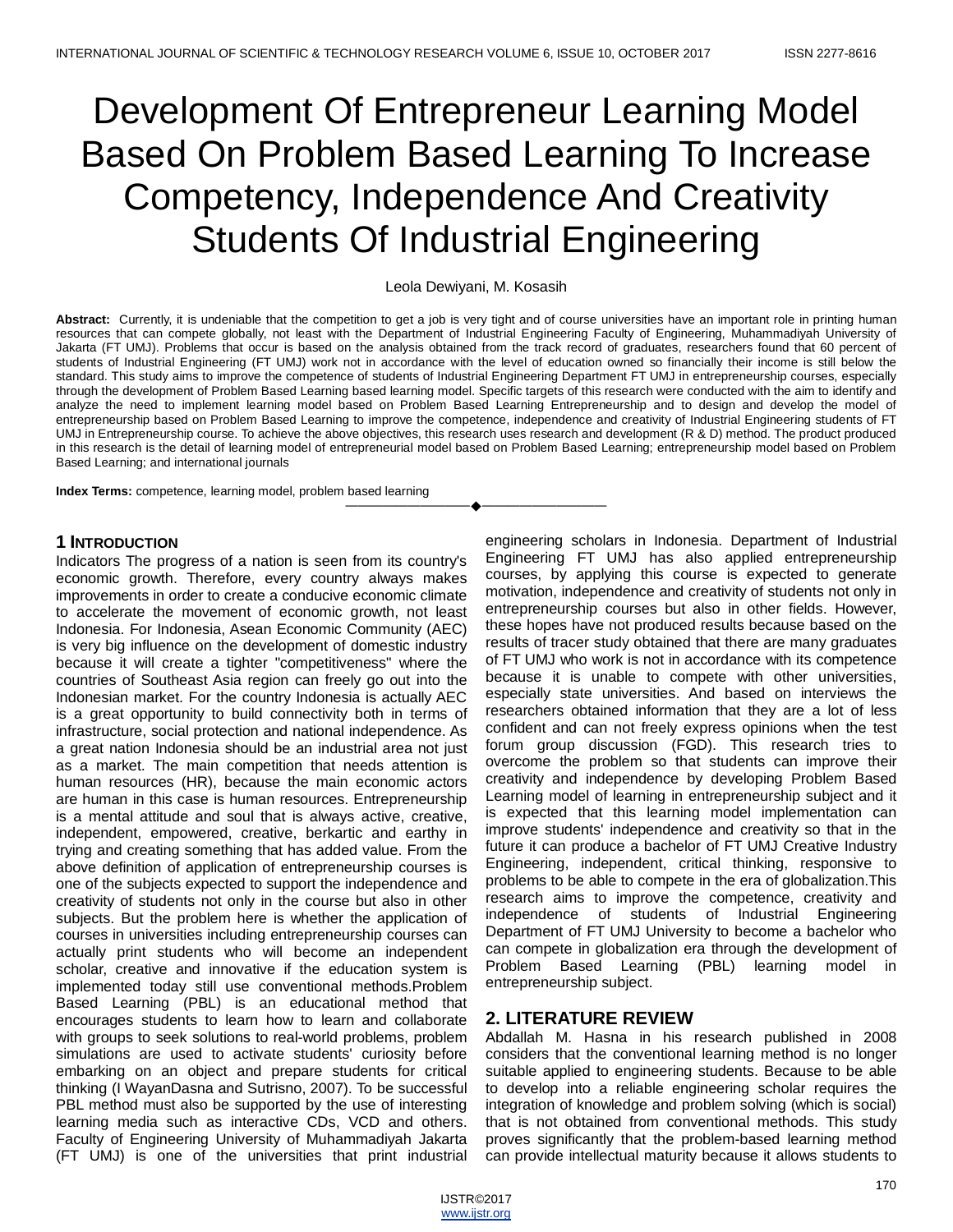become independent learners, not only acquire knowledge about what they know, but also make them aware of what they do not know they really need. According to research conducted by AryantiNurhidayati et.al (2013), learning activity of Problem Based Instruction, has succeeded in increasing the independence in constructing student knowledge in the framework of achieving basic competence, student activeness has increased, and student's learning completeness is achieved which is shown not only from result learning, but also the learning process has centered on the student (student centered). Learning Problem Based Instruction implemented, also significantly decrease the number of students who have scores below the average even this method of learning can increase the average value of student learning outcomes. Budianto A.M and EuisEtiRohaeti in a study conducted in 2014 found that the application of Problem Based Learning method in the learning process turned out to improve the way of critical thinking in learners. In addition, in this study also obtained a relationship between the ability to think creatively with the independence of learning in which learners can show a positive perception of problem-based learning. In 2014, Arthur James Swart in his research entitled Using Problem-Based Learning to Stimulate Entrepreneurial Awareness Among Senior African Undergraduate Students reveals that so far engineering students are able and successful in the science of engineering but very lacking in terms of entrepreneurial skills which is a social science. With the implementation of problembased learning method in engineering students for entrepreneurship skills get significant results where this method can build students' minds in making ideas and designing an effective sales poster. Further results revealed that students were able to meet the learning outcomes for this practical assignment and thoroughly enjoyed the problembased learning approach. James N. Warnock and M. Jean Mohammadi-Aragh in research published in 2015 have proved that problem based learning methods have succeeded in developing professional engineering skills for engineering students. The results showed that students made significant improvements in problem-solving skills, written communication and self-study. Nowadays the world of education has utilized the problem (problem) as one of the effective learning model to provoke motivation and creativity and independence of students in this case students. This learning model is known as learning model of Problem Based Learning or PBL learning model. With PBL learning model learners are given a 'trigger' or problem that occurs in the real world that is relevant to the teaching materials that are facing, then learners are required to perform various activities that support the problem solving. According to Dewiyani (2012), Problem Based Learning is a learning model that challenges learners to 'learn how to learn', work in groups to find solutions to real-world problems. This problem is to tie learners to a deep curiosity on the intended learning. According to Arends (2007), Problem Based Learning is a learning approach where learners are faced with an authentic problem so they are expected to develop their own knowledge, develop high-level skills and inquiry, develop learners and improve students' self-confidence.

# **3. RESEARCH METHODS**

This study uses research and development procedures (thereby) through the procedures and field trials. Borg & Gall (1979) states that research and development methods in principle are processes for the development of an educational product and are subsequently validated. The steps of smallscale development research take three main steps: predevelopment, model development and model implementation. In the first year carried out pre-development stage and model development. In the pre-development stage the following steps are taken:

- 1. Research and data collection covering needs analysis, literature study, and field study
- 2. Plan development research which includes objective formulation, research step, and test plan. In the development phase of the model carried out the following steps:
- 1. Model development

2. Development of evaluation tools.

Indicators of measurable outcomes in the first year of study are as follows:

- 1. List of needs analysis
- 2. Detailed indicators of the development of Entrepreneurship Learning Model with Problem Based Learning method
- 3. Model learning model of Entrepreneurship learning with Problem Based Learning method

# **4. RESEARCH RESULT**

Test the Validity of Student Creativity Questionnaire From the results of data processing contained in table 5.6 shows that the grains of questions 1,2,3,4,5,6 an 9 of student creativity questionnaire has a significant correlation at level 1% and items 7 and 8 have a significant correlation at level 5 % while for item 10 there is no significant correlation so it can be concluded that item 10 is not valid (unrelated to other statement of matter), therefore item number 10 will be removed from the calculation. Test Reliability Student Self-Reliance Questionnaire Reliability test is done by first issuing item 10 (not valid). This reliability test is used to determine the consistency of the prepared questionnaire. The basic decisionmaking of the reliability test is as follows:

If alpha $> r$  table = consistent

If alpha  $\lt$ r table = is not consistent

Here the results are processed with SPSS software:

|       |                       | <b>Case Processing Summary</b> |       |  |
|-------|-----------------------|--------------------------------|-------|--|
| $\%$  |                       |                                |       |  |
| Cases | Valid                 | 30                             | 100.0 |  |
|       | Excluded <sup>a</sup> |                                |       |  |
|       | Total                 | 30                             |       |  |

a. Listwise deletion based on all variables in the procedure.

| <b>Reliability Statistics</b> |            |   |  |
|-------------------------------|------------|---|--|
| Cronbach's Alpha              | N of Items |   |  |
| .829                          |            | я |  |

R table for  $n = 30$  is 0.361. From the results of the spss is obtained alpha of 0829. this indicates that the questionnaire that has been made is reliable or consistent. After the validity and reliability test of the questions contained in the questionnaire of motivation, independence and creativity, then the questionnaire was distributed to 50 respondents who came from Industrial Engineering students of UMM Class A, B and C. And obtained the following conclusion: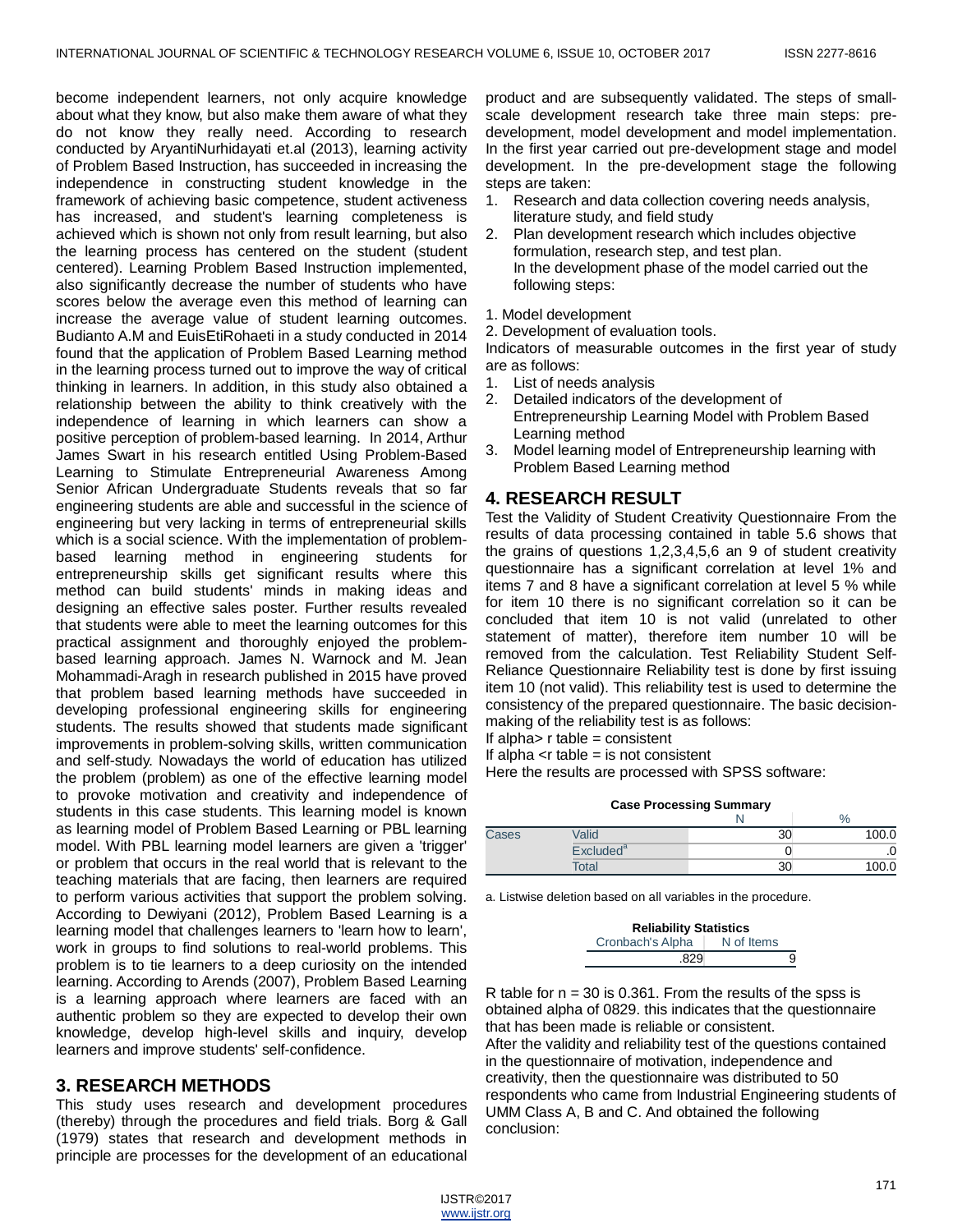- The average score of student learning interest of 23.28 or 51.73%
- The average score of student independence of 23.44 or 52.09%
- The average score of student creativity is 23.26 or 51.69%

Therefore it can be concluded that the average interest in learning, independence and creativity of students is still less that is <70%. After the test on the point of reliability and validity of the questionnaire items then the next questionnaire distributed with the number of respondents by 50 students and also tested how much influence student interest and independence of student creativity with spss processing data as follows:

#### **ANOVA<sup>a</sup>**

| Model |              | Sum of<br><b>Squares</b> | df | Mean<br>Square |        | Sig.              |
|-------|--------------|--------------------------|----|----------------|--------|-------------------|
|       | Regression   | 565.481                  |    | 282.741        | 67.974 | .000 <sup>b</sup> |
|       | Residual     | 195.499                  | 47 | 4.160          |        |                   |
|       | <b>Total</b> | 760.980                  | 49 |                |        |                   |

a. Dependent Variable: Kreativitas

b. Predictors: (Constant), Kemandirian, MinatBelajar

|       | Coefficients <sup>a</sup> |                                |            |                              |       |      |
|-------|---------------------------|--------------------------------|------------|------------------------------|-------|------|
|       |                           | Unstandardized<br>Coefficients |            | Standardized<br>Coefficients |       |      |
| Model |                           | в                              | Std. Error | <b>Beta</b>                  |       | Sig. |
|       | (Constant)                | 4.798                          | 1.851      |                              | 2.593 | .013 |
|       | Interest to learn         | .321                           | .147       | .341                         | 2.186 | .034 |
|       | Independency              | .504                           | .144       | .547                         | 3.505 | .001 |

a. Dependent Variable: Creativity

From SPSS data above shows that the value of Sig. for each variable and the constant has a value <0.05 so it can be said that the variables above mean and have an influence on the dependent variable.

### **Detailed Indicators of Problem-Based Entrepreneurship Learning Model**

Steps for preparing the lesson plans for entrepreneurship semester with Problem Based Learning (PBL) method: Determine the Graduation Profile of Industrial Engineering Program UMJ Determine the competence of graduates of the Study Program Select the leading competencies of Entrepreneurship courses Describe eminent competencies into several competencies Data on the number of meetings in one semester Define the PBL scenario by specifying the number of meetings to complete a single trigger ( $\frac{\sqrt{\sum_{i=1}^{n} x_i}}{\sqrt{n}}$ <u>:</u>session))<br>trigger Count the number of triggers in 1 semester Allocate the learning topics in the trigger Determine the assessment component and the final weight of the semester. Select the appropriate feedback form and assessment formComplete RPS with class rules, references and others as per High Education Ministry standards. From the steps above then further prepared Detailed Indicators of Learning Model of Entrepreneurship Based Problem Based Learning as follows:

### **Establish Relationship between Graduate Profile, Graduate Competency and Entrepreneurship Subject Competence**

a. IT graduate profile

Graduates who are able to contribute on a team work basis by using the principles of industrial engineering science to perform the design, installation process and process improvement of an organizational system based on the values of professionalism and Islamic.

- b. Competence and Sub- competence
- 1. Attitude Competence
- Sub Competence:
- Be cautious of Allah SWT and able to show religious attitude;
- Uphold the value of humanity in carrying out duties based on religion, morals, and ethics;
- Internalize academic values, norms and ethics.
- Contribute to improving the quality of life of society, nation, state, and progress of civilization based on Pancasila;
- Serve as a proud citizen and love the country, has nationalism and a sense of responsibility to the state and nation
- Appreciate the diversity of cultures, views, religions, and beliefs, as well as the original opinions or findings of others;
- Cooperate and have social sensitivity and concern for society and environment;
- Obey the law and discipline in the life of society and state;
- Demonstrate responsible attitudes towards work in their own field of expertise; and
- Internalize the spirit of independence, struggle, and entrepreneurship

#### Information:

- Internalization is the incorporation or unification of attitudes, standards of conduct, opinions and stages within the personality.
- Struggle is having a high fighting power & not easily discouraged.

# 2. Knowledge Competency

Sub Competence:

- Able to master the theoretical concepts of natural science, application of engineering mathematics; engineering fundamentals, engineering science and engineering design required for the analysis and design of integrated systems.
- Able to master the principles and techniques of system design integrated with the system approach.
- Able to master the principles and the latest issues in economic, social, ecological in general.
- Able to master the knowledge about communication techniques and latest and latest technological developments.

# 3. General Skills

Sub Competence:

Able to apply critical, systematic and innovative logical thinking in the context of science or technology development or implementation that cares and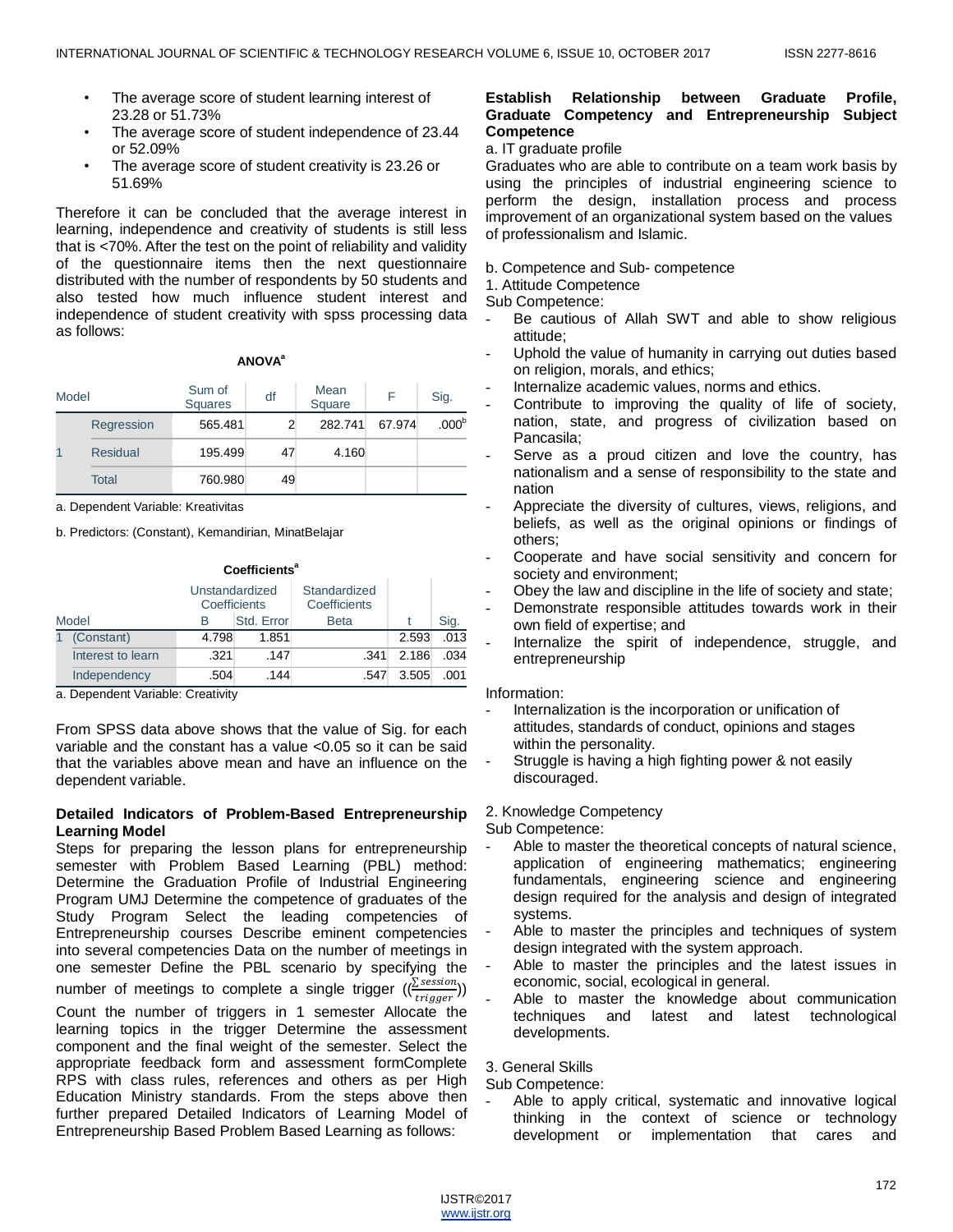implements the value of humanities appropriate to their area of expertise;

- Be able to demonstrate independent, quality, and measurable performance;
- Able to examine the implications of the development or implementation of the science of technology which concerns and implements the value of humanities according to their expertise based on rules, procedures and scientific ethics in order to produce solutions, ideas, design or art criticism.
- Prepare a scientific description of the results of the above study in the form of a thesis or final project report, and upload it on the college page capable of making appropriate decisions in the context of problem solving in the field of expertise, based on the results of information and data analysis
- Be able to take decisions appropriately in the context of problem solving in the field of expertise, based on the analysis of information and data. analysis of information and data. Able to maintain and develop networks with mentors, colleagues, colleagues both inside and outside the institution
- Be able to take responsibility for the achievement of group work and to supervise and evaluate the completion of work assigned to workers who are under their responsibility
- Able to conduct a self-evaluation process against working groupsthat are under his responsibility, and able to manage learning independently
- Able to document, store, secure, and rediscover data to guarantee validity and prevent plagiarism

#### Information:

The value of humanities is a humanitarian value that includes ethics, logic, aesthetics, State Philosophy education, civic education, religion and phenomenology

# 4. Special Skills

Sub-Competence:

- Able to apply math, science and engineering principles to solve complex engineering problems in integrated systems (covering human, material, equipment, energy & information).
- Be able to identify formulate and analyze complex engineering problems in integrated systems based on analytical, computational or experimental approach.
- Able to formulate solutions for complex engineering problems in integrated systems with attention to economic, health and safety factors of public, cultural, social & environmental (environmental consideration).
- Able to design an integrated system in accordance with applicable technical, occupational safety and health standards by considering aspects of performance and reliability, ease

#### **Skenario PBL**

Conversion of conventional learning topics becomes a problem based learning topic In Table 1 below the following table presents the conversion of learning topics that have been done into the topic of learning when using the method of problem based learning.

#### *Table1 PBL Topic Converted*

|           |                                                                                                                                                                                                                                                                                                                                                                                                                                                                                                                                                                                                  | PBL Learning Topics                                                                 |                                                                                                                                                                                                                                                                                                                                                                                                                           |
|-----------|--------------------------------------------------------------------------------------------------------------------------------------------------------------------------------------------------------------------------------------------------------------------------------------------------------------------------------------------------------------------------------------------------------------------------------------------------------------------------------------------------------------------------------------------------------------------------------------------------|-------------------------------------------------------------------------------------|---------------------------------------------------------------------------------------------------------------------------------------------------------------------------------------------------------------------------------------------------------------------------------------------------------------------------------------------------------------------------------------------------------------------------|
| <b>No</b> | Subject                                                                                                                                                                                                                                                                                                                                                                                                                                                                                                                                                                                          | Trigger<br>Number<br>and<br>Themes                                                  | Subject                                                                                                                                                                                                                                                                                                                                                                                                                   |
| 1         | Characteristics of<br>entrepreneurship<br>• Determination<br>οf<br>entrepreneurship<br>potential<br>■ Method<br>οf<br>self<br>analysis<br>• NACH<br>Development<br>■ Entrepreneurship<br>management                                                                                                                                                                                                                                                                                                                                                                                              |                                                                                     |                                                                                                                                                                                                                                                                                                                                                                                                                           |
| 2<br>3    | ■ External<br>and<br>internal<br>orientation<br>Sources of ideas<br>for new products<br>and services<br>Product planning<br>and development<br>process<br>Products suitable<br>for<br>small<br>companies<br>• The importance of<br>marketing<br>orientation<br>• Market<br>product<br>matrices<br>• Failure<br>in<br>choosing<br>new<br>business<br>opportunities<br>■ Problems<br>in<br>capital search<br>■ Business<br>financing<br>• Determination<br>Οf<br>financial relations<br>company<br>■ Technical<br>feasibility analysis<br>■ Finding<br>sources<br>of capital<br>οf<br>■ Assessment | Trigger<br>1:<br>Entrepreneurial<br>character<br>and<br>of<br>aspects<br>production | The dream of becoming<br>entrepreneur<br>an<br>Understanding<br>οf<br>entrepreneurship<br>Entrepreneurial<br>character<br>The advantages<br>and<br>the<br>disadvantages<br>of<br>entrepreneur<br>Steps<br>start<br>to<br>entrepreneurship<br>Production<br>Needs<br>production<br>οf<br>process<br>Production<br>control<br>Business feasibility and<br>the<br>factors<br>causing<br>failure<br>of<br>the<br>entrepreneur |
| 4         | the company<br>• Determination<br>οf<br>business<br>new<br>feasibility<br>■ Technical<br>feasibility analysis<br>Assessment<br>οf<br>market<br>opportunities<br>• Financial<br>feasibility analysis<br>Assessment<br>οf<br>organizational<br>skills<br>• Competition<br>Analysis                                                                                                                                                                                                                                                                                                                 | 2:<br>Trigger<br>Creativity<br>and<br>Innovation                                    | <b>Find business</b><br>opportunities<br>Choosing<br>opportunities<br>business<br>business<br>through<br>feasibility analysis from<br>various aspects<br>The<br>role<br>οf<br>innovation and creativity<br>in the development of<br>products and services<br>Determination<br>of superior product and<br>innovation management                                                                                            |
| 5         | Franchising<br>Investment risk in<br>franchise<br>the<br>business<br>of the<br>■ Approval<br>franchise<br>• Direct marketing                                                                                                                                                                                                                                                                                                                                                                                                                                                                     |                                                                                     | Marketing<br>Orientation<br>Theory,<br>marketing strategy and<br>marketing plan                                                                                                                                                                                                                                                                                                                                           |

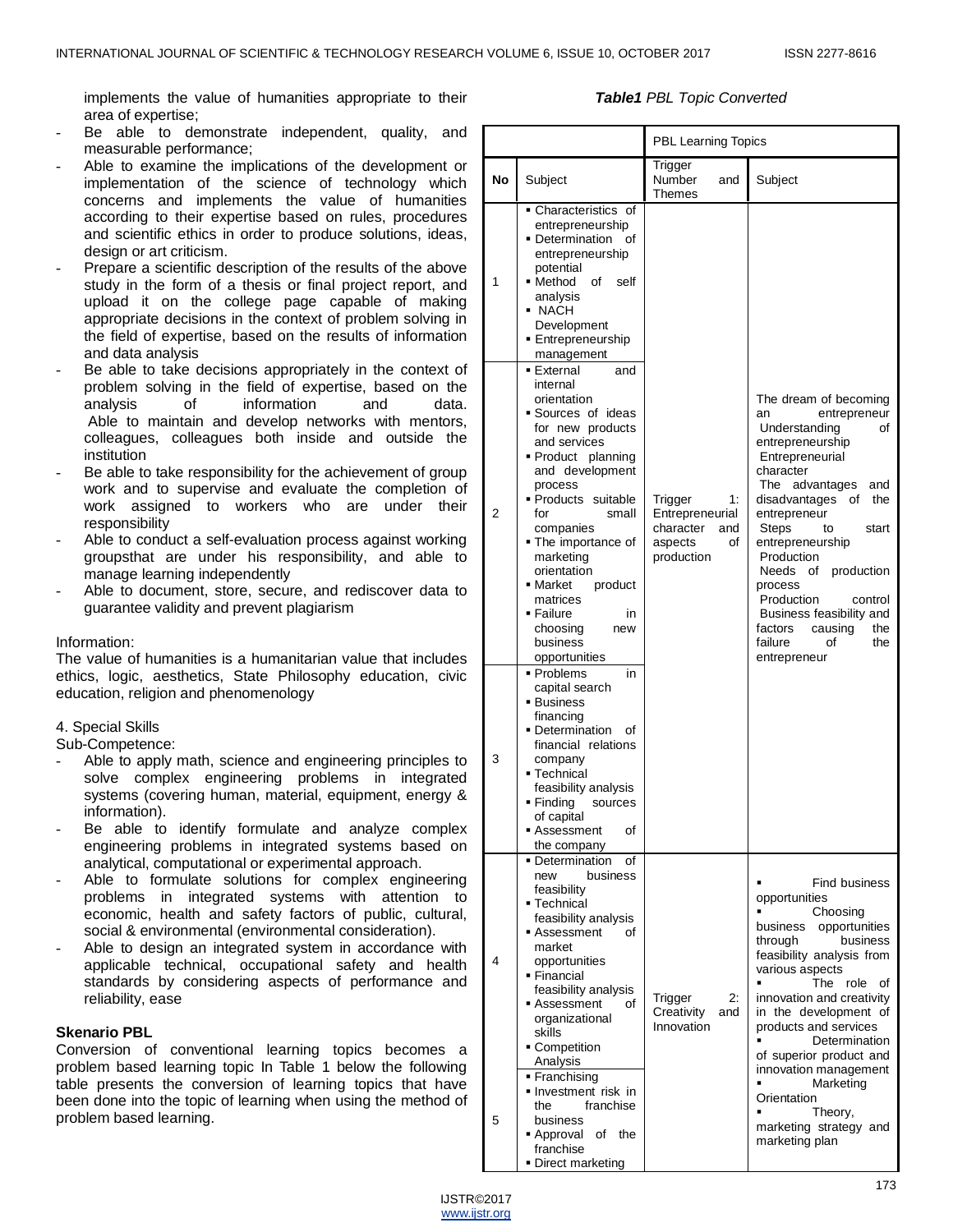|    | οf<br>■ Advantages<br>direct marketing<br>■ Direct<br>marketing<br>alternative<br>techniques<br>level<br>■ Multi<br>marketing                                                                  |                                |                                                                                                                                                         |
|----|------------------------------------------------------------------------------------------------------------------------------------------------------------------------------------------------|--------------------------------|---------------------------------------------------------------------------------------------------------------------------------------------------------|
| 6  | ▪ Forms<br>of<br>ownership<br>■ Go Public<br>Gains and losses<br>go public<br>The process<br>go<br>public                                                                                      |                                |                                                                                                                                                         |
| 7  | • Marketing<br>Plan<br>Environmental<br>Analysis<br>■ Marketing mix<br>Limitations<br>οf<br>marketing plans<br>Characteristics of<br>a marketing plan<br>• Steps in making a<br>marketing plan |                                |                                                                                                                                                         |
| 8  | <b>MID TEST</b>                                                                                                                                                                                |                                |                                                                                                                                                         |
| 9  | • Measures for the<br>provision<br>οf<br>human resources<br>the<br>for<br>organization<br>οf<br>entrepreneurship<br>Skill development<br>techniques                                            |                                | Understanding, purpose<br>and function of<br>communication                                                                                              |
| 10 | ■ Understand<br>motivation<br>▪ Forms<br>of<br>communication                                                                                                                                   | Trigger<br>3.<br>Communication | • Forms of<br>communication<br>• Communication in<br>business organizations                                                                             |
| 11 | οf<br>■ Type<br>entrepreneurial<br>organization<br>Planning<br>■ Planning<br>and<br>management<br>level                                                                                        | and Motivation                 | • Motivational concepts<br>and theories<br>• Motivation in terms of<br>job satisfaction<br>• Motivation in<br>improving performance<br>and productivity |
| 12 | Organizational<br>planning<br>approach<br>■ Planning tools                                                                                                                                     |                                |                                                                                                                                                         |
| 13 | Organizational<br>theory<br>Departmentalization                                                                                                                                                | 4:                             | Understanding<br>and<br>$\blacksquare$<br>role<br>leadership<br>in<br>management                                                                        |
| 14 | Organizing<br>individual activities                                                                                                                                                            | Trigger<br>Leadership          | Leadership in team<br>٠<br>Organizational theory<br>٠<br>• Organizational                                                                               |
| 15 | Organization<br>development                                                                                                                                                                    |                                | development                                                                                                                                             |
| 16 | <b>Final Examination</b>                                                                                                                                                                       |                                |                                                                                                                                                         |

of a group is very determined and can not be separated from the process skills of group members is how each group member can learn independently, solve problems, work in teams and how to communicate among fellow students in the group. The triggering problem in this entrepreneurial learning is a real problem and resolved in 4 class meetings with the activity description as in the following table 2 :

# *Table 2 Description of PBL activity*

| Session | Target                                                                           | Description                                                                                                                                                                                                                                                                                                                                                                                                                                                                                                                                         |
|---------|----------------------------------------------------------------------------------|-----------------------------------------------------------------------------------------------------------------------------------------------------------------------------------------------------------------------------------------------------------------------------------------------------------------------------------------------------------------------------------------------------------------------------------------------------------------------------------------------------------------------------------------------------|
| 1       | Determine the<br>problem<br>and<br>determine the<br>topic<br>οf<br>learning      | · Submit reports of each group to<br>previous triggers<br>• Each group learns new triggers to<br>understand the problem<br>· Determine learning topics related to<br>entrepreneurship subject syllabus and<br>group leader to share the topics with<br>each group member<br>$\bullet$ Fill<br>out<br>the<br>discussion<br>group<br>discussion form (about defining the<br>problem), define the contents of the<br>boring with the instructor and make<br>improvements                                                                               |
| 2       | Teaching and<br>able<br>to<br>integrate<br>knowledge<br>among fellow<br>students | • All participants submit an MFI that has<br>been made to the instructor and then<br>teaching<br>conduct<br>and<br>learning<br>activities using the MFI<br>knowledge<br>• Integrate group<br>and<br>understanding in<br>order to<br>obtain<br>alternative solutions<br>• Develop alternative solutions and find<br>solutions<br>• Make a list of whether there are any<br>learning issues that have not been<br>discussed yet<br>• Fill<br>out<br>the<br>discussion<br>group<br>discussion form (teach teaching)<br>• Keep teaching boring teaching |
| 3       | Finalize<br>the<br>solution                                                      | • Determine the final solution<br>• Prepare<br>written<br>reports<br>and<br>presentation materials<br>• Work on formative test questions                                                                                                                                                                                                                                                                                                                                                                                                            |
| 4       | Class<br>presentation<br>and<br>integration of<br>knowledge<br>between<br>groups | • Each group submits a report<br>• The group that will present in front of<br>the class is appointed by the lecturer<br>• Question and answer<br>• Lecturers recap the discussion<br>• Fill out the assessment form                                                                                                                                                                                                                                                                                                                                 |
| 5       | Recapitulation<br>problem<br>of<br>trigger<br>material                           | • Material<br>the<br>recapitulation<br>by<br>and discusses<br>possible<br>instructor<br>issues to be issued during UTS / UAS                                                                                                                                                                                                                                                                                                                                                                                                                        |

### **Learning Plan Tool for Entrepreneurship Semester Course**

#### a. **Problem Based Learning (PBL) Class Activity**

In a PBL class, college students are required to work together in a team / group to learn and understand a course material. Each student can explore the knowledge in accordance with what is required by each student. They are also free to determine where and how the knowledge information is acquired. Then the knowledge gained is constructed and integrated with the previously acquired knowledge. Before solving this entrepreneurial problem students are first given the skills of the process how to learn independently that is applying self directed learning. The success and achievement

#### c. Scoring form

The forms used in the PBL class assessment are:

- 1. Discussion Group Discussion Form 1
- 2. Discussion Group Discussion Form 2
- 3. Self Assessment Form & Peer Assessment
- 4. Interviewing Presentation Form of Group Members

# **Preparation of Triggers Problem**

Supporting Factors Triggers Problems:

The trigger of the Entrepreneurship course issue is prepared by considering the following:

a) Triggers are fact-based (mimic) complex real-world problems in order for students to be more motivated in